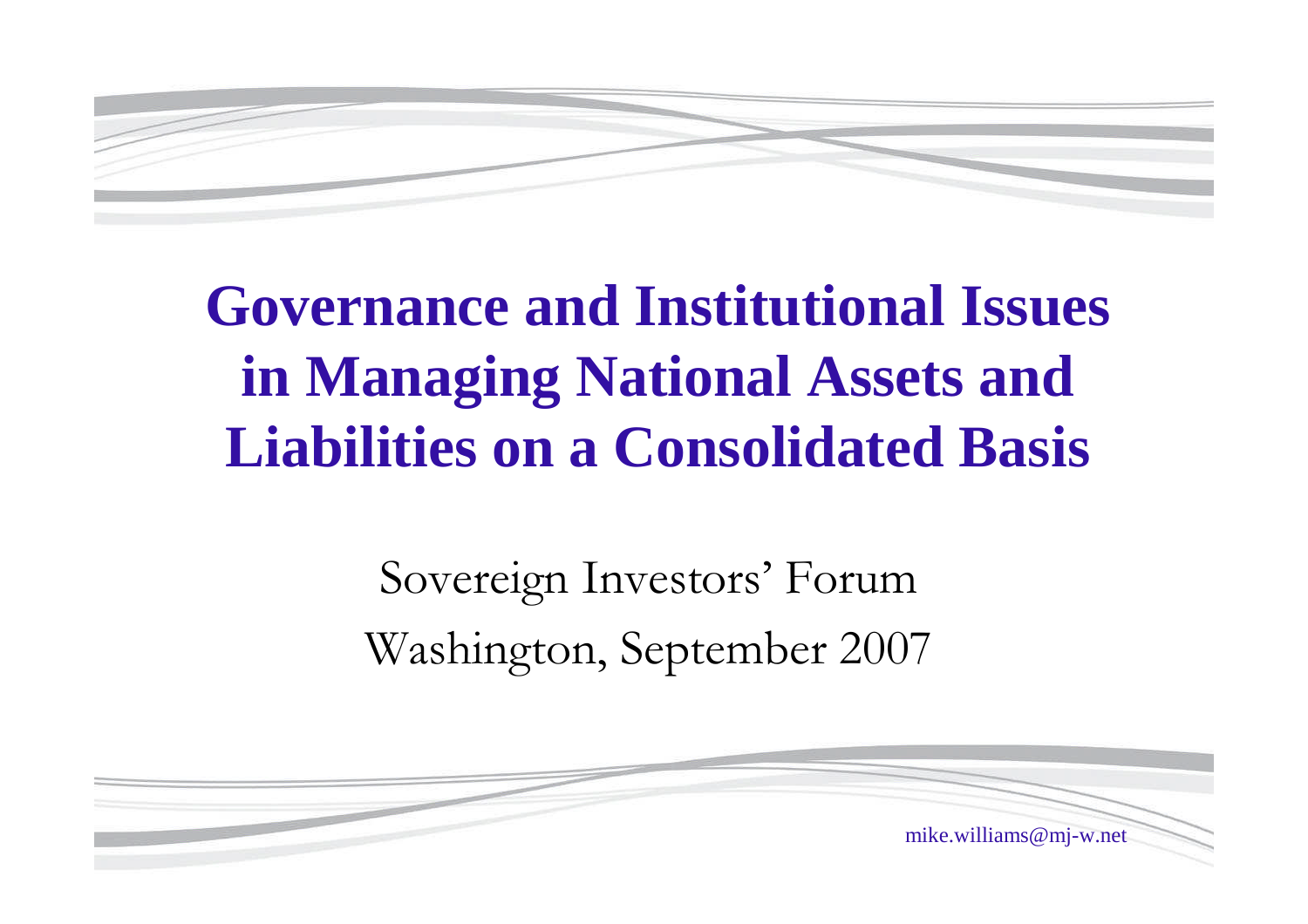### **The Issue**

- Debt strategy expresses government's trade-off between cost and risk
- In advising on strategy, debt managers analyse:
	- –Cash flows of the principal assets and liabilities on the entire government balance sheet –ALM approach
	- –Allows risk of government's liabilities to be measured against risk of its assets – explore scope for hedging
- Three Questions:
	- –What assets and liabilities should be covered?
	- –How are foreign currency reserves and wealth funds integrated into the analysis?
	- –Who does the integration?

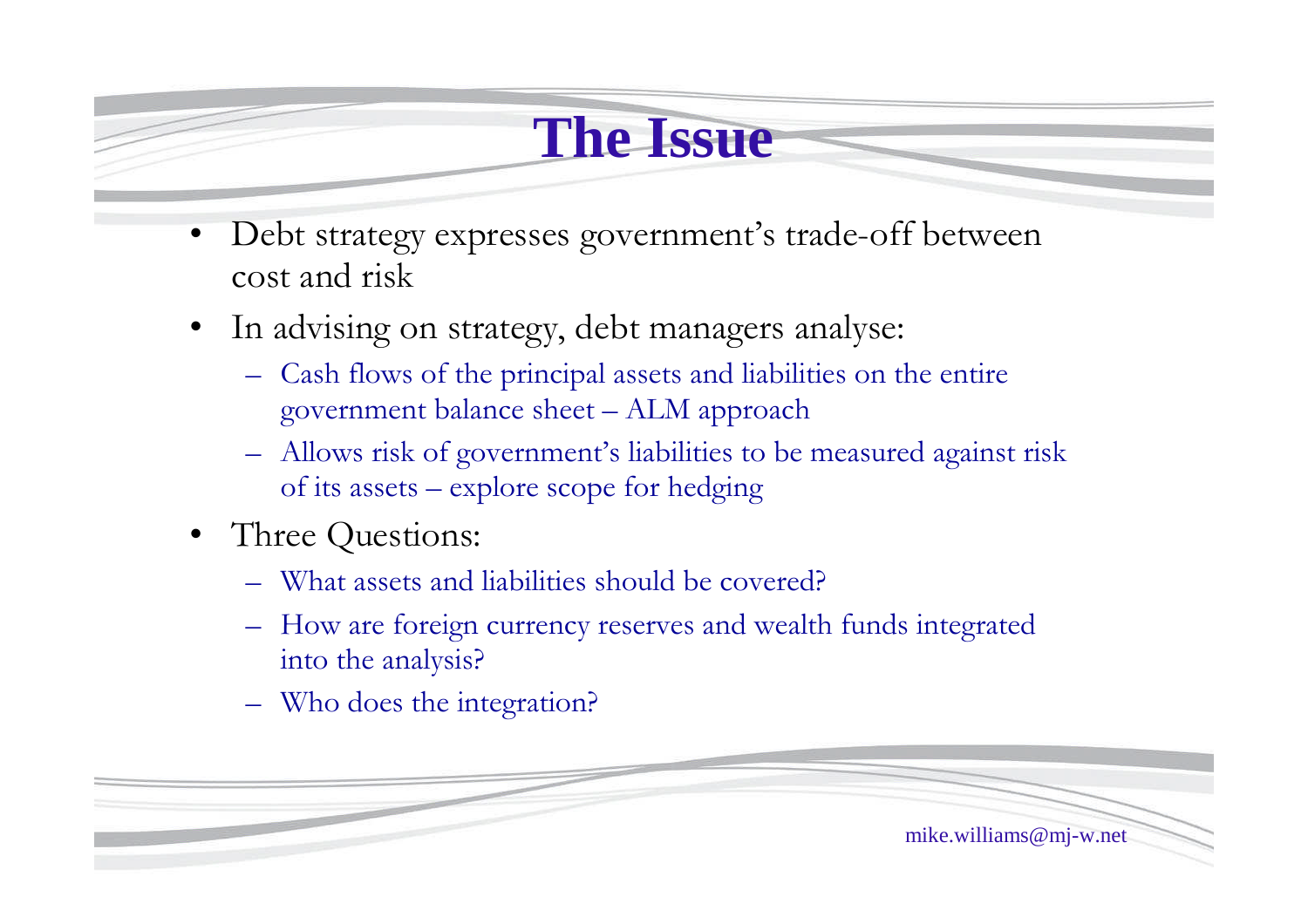### **Which Assets and Liabilities?**

- •Debt management addresses structure of the debt portfolio within the wider balance sheet
- •In principle analysis should include all the government's primary assets and liabilities
	- –Domestic and external, financial and physical
	- –NB also contingent liabilities and surrogate finance
- In practice debt managers focus on financial (not physical) assets - assets that generate cash flows
- NB: includes the government's power to tax
	- –Generates a string of revenue (future tax receipts)
	- –Typically dominates other assets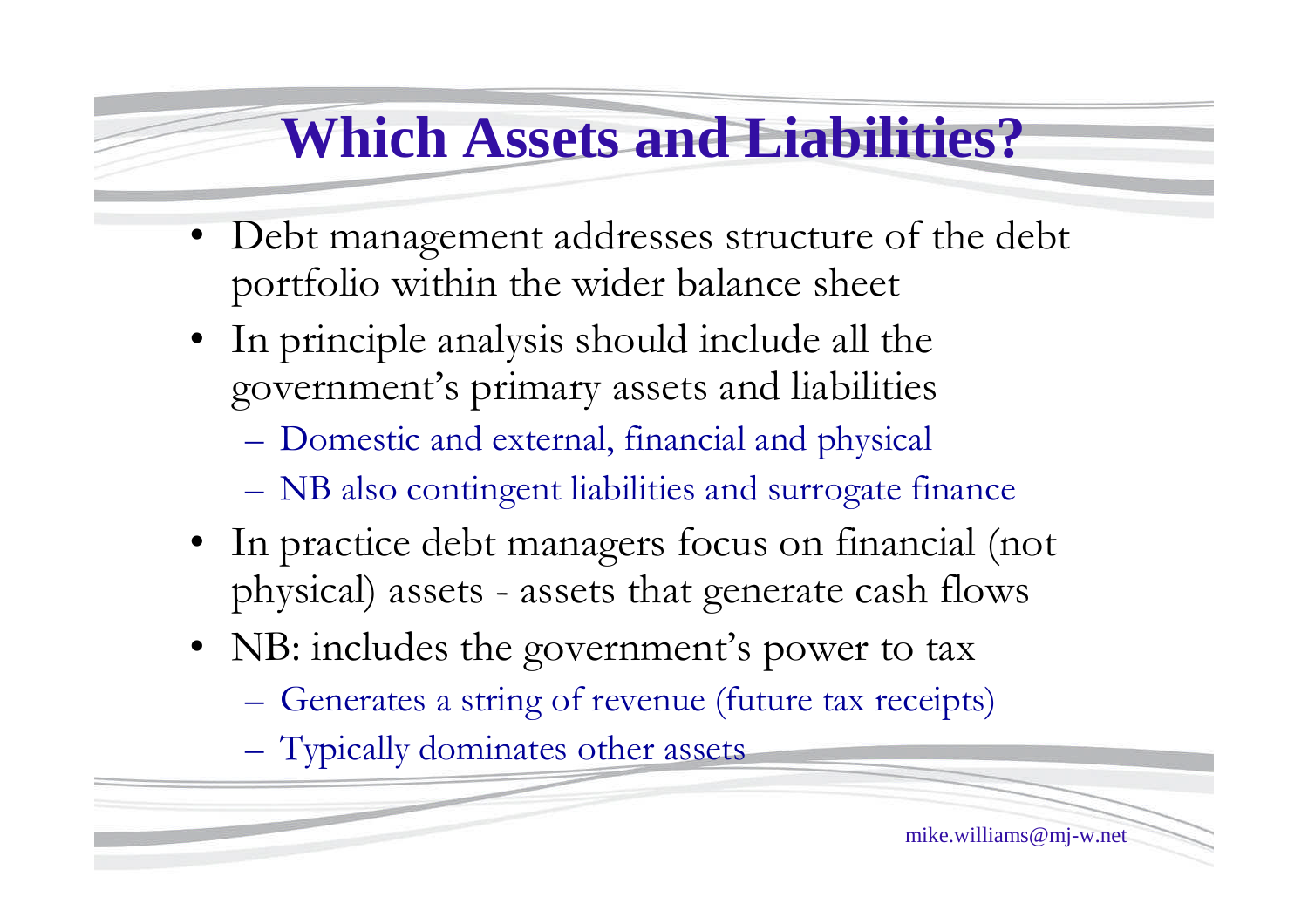### **Two Stage Process**

• **Stage 1:** Matching explicitly the risk characteristics of various financial assets and liabilities

–ALM at the sub-portfolio level

•**Stage 2**: Relating the cost and risk of debt relative to eg GDP (or revenue or primary surplus)\*

–"Fiscal Insurance"

\* A proxy for a projection of the revenues from the government's primary assets together with the expenditures relating to its other liabilities

mike.williams@mj-w.net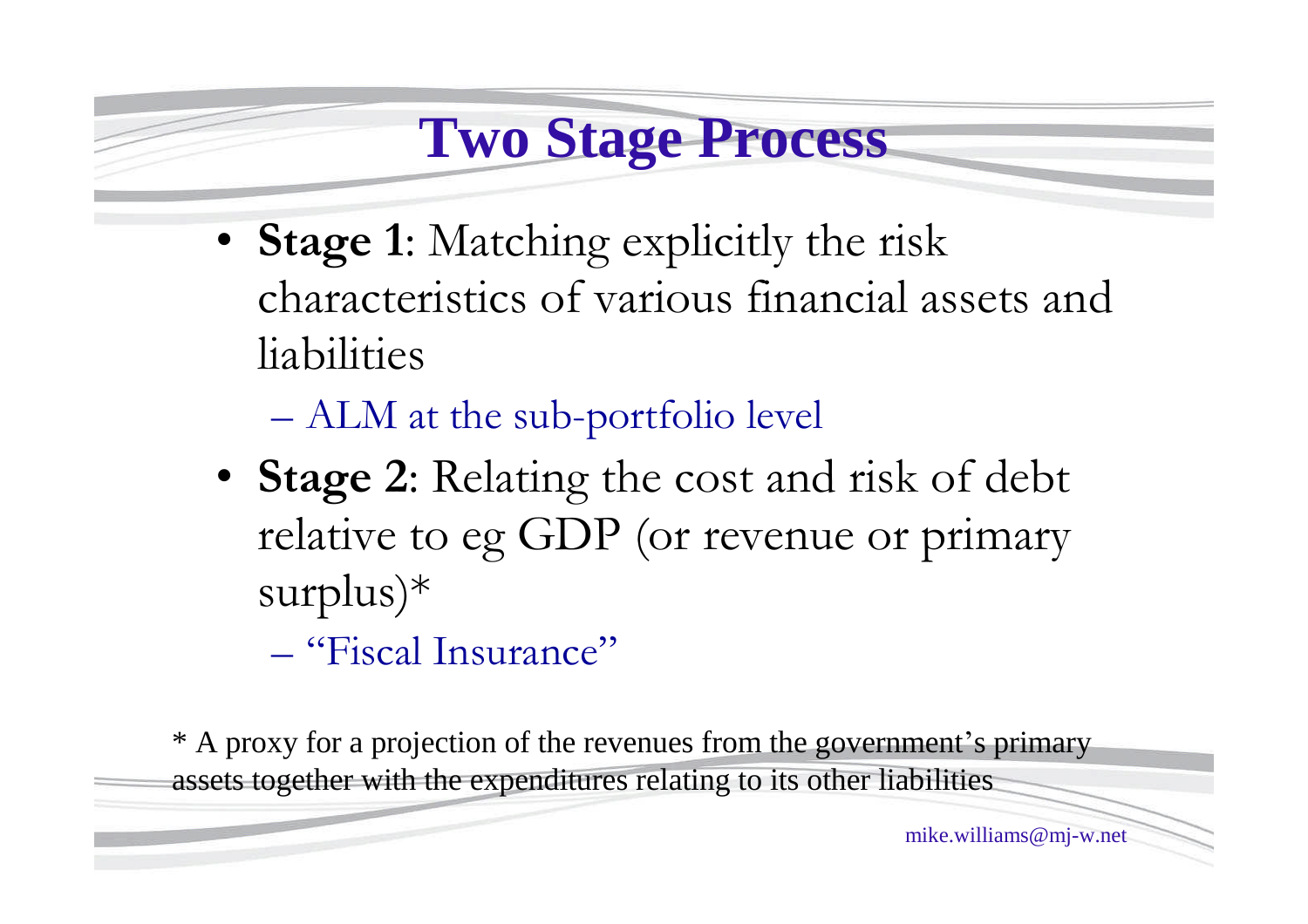# **Stylised Balance Sheet**

•"Government"balance sheet (integrating central bank)

 $\mathbf{I}$ 

| <b>Assets</b>                    | <b>Liabilities</b>                            |
|----------------------------------|-----------------------------------------------|
| <b>PV</b> of Tax Revenues        | <b>PV</b> of Expenditure                      |
| Loans                            | Guarantees due, arrears                       |
| Cash and other financial assets  | Other contractual liabilities (e.g. pensions) |
| <b>Foreign currency Reserves</b> | Marketable debt                               |
| "Equity" in SOEs                 | Other debt, credits, etc                      |
|                                  |                                               |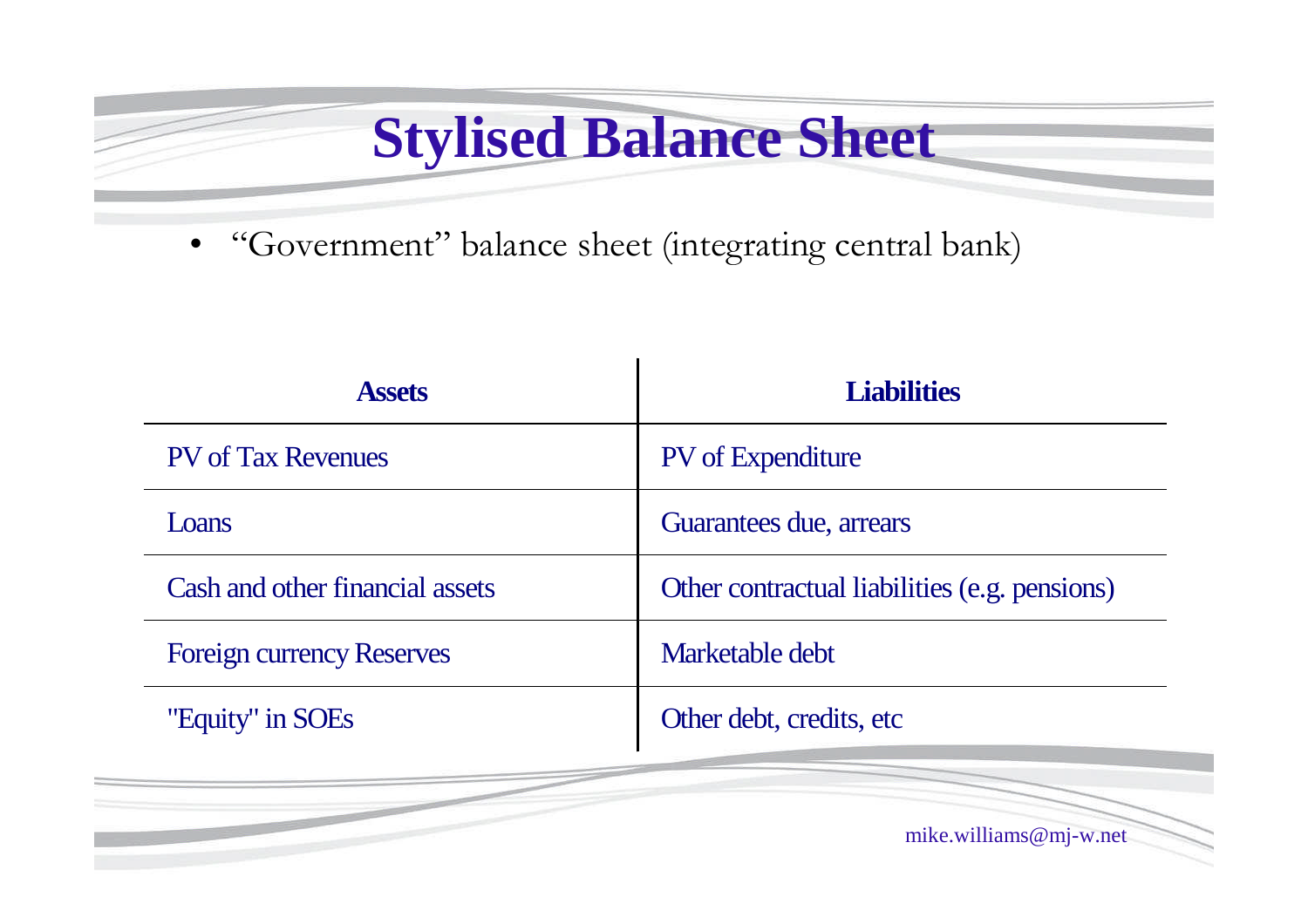# **Sub Portfolio Matching**

External credits may be on-lent to public corporations on exactly the same terms as to interest rate and maturity

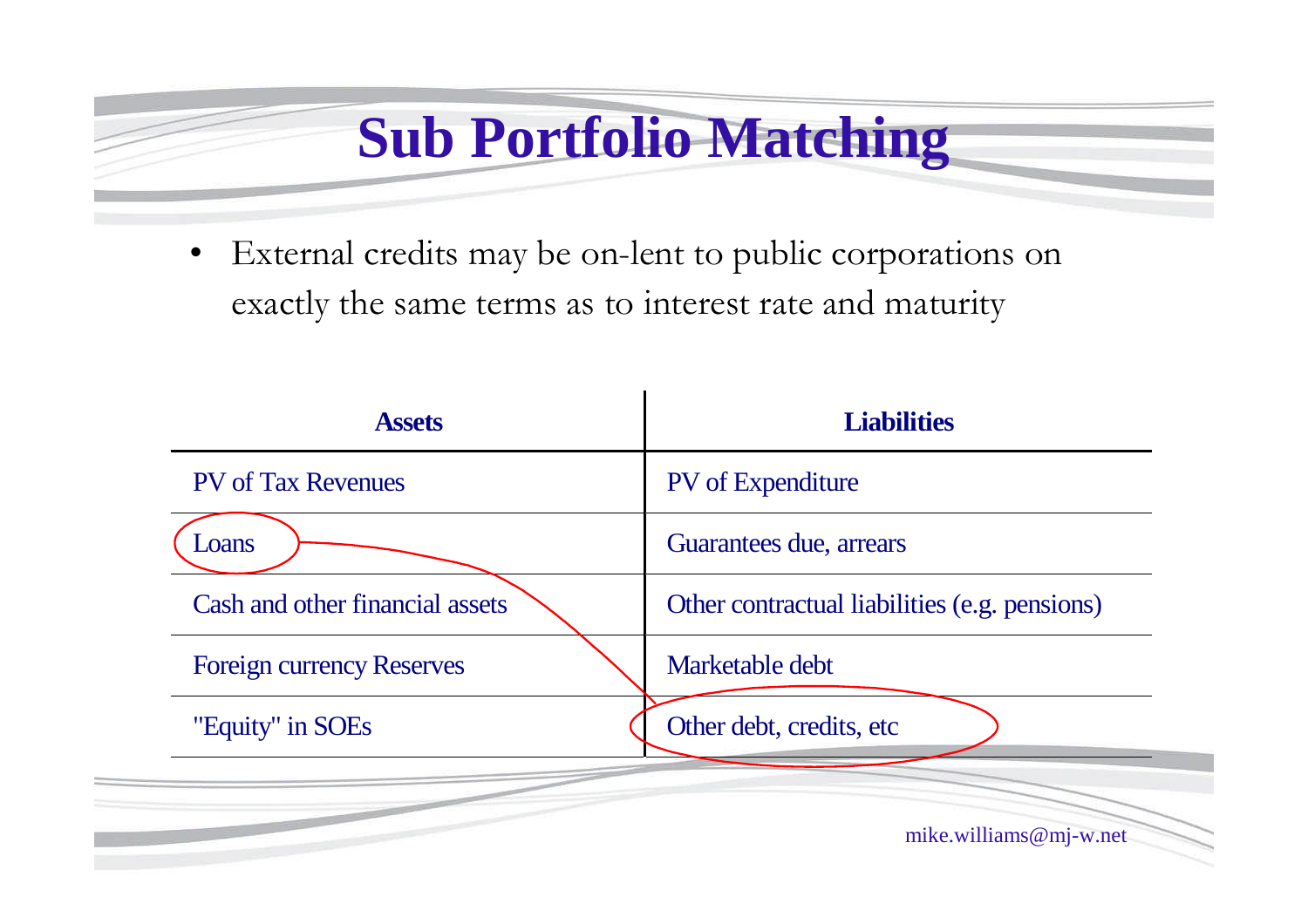# **Sub Portfolio Matching**

•Foreign currency reserves may be financed by matching debt, including swapped local currency debt

| <b>Assets</b>                   | <b>Liabilities</b>                            |
|---------------------------------|-----------------------------------------------|
| <b>PV</b> of Tax Revenues       | <b>PV</b> of Expenditure                      |
| Loans                           | Guarantees due, arrears                       |
| Cash and other financial assets | Other contractual liabilities (e.g. pensions) |
| Foreign currency Reserves       | Domestic currency debt                        |
| "Equity" in SOEs                | Foreign currency (& swapped domestic) debt    |
|                                 |                                               |

mike.williams@mj-w.net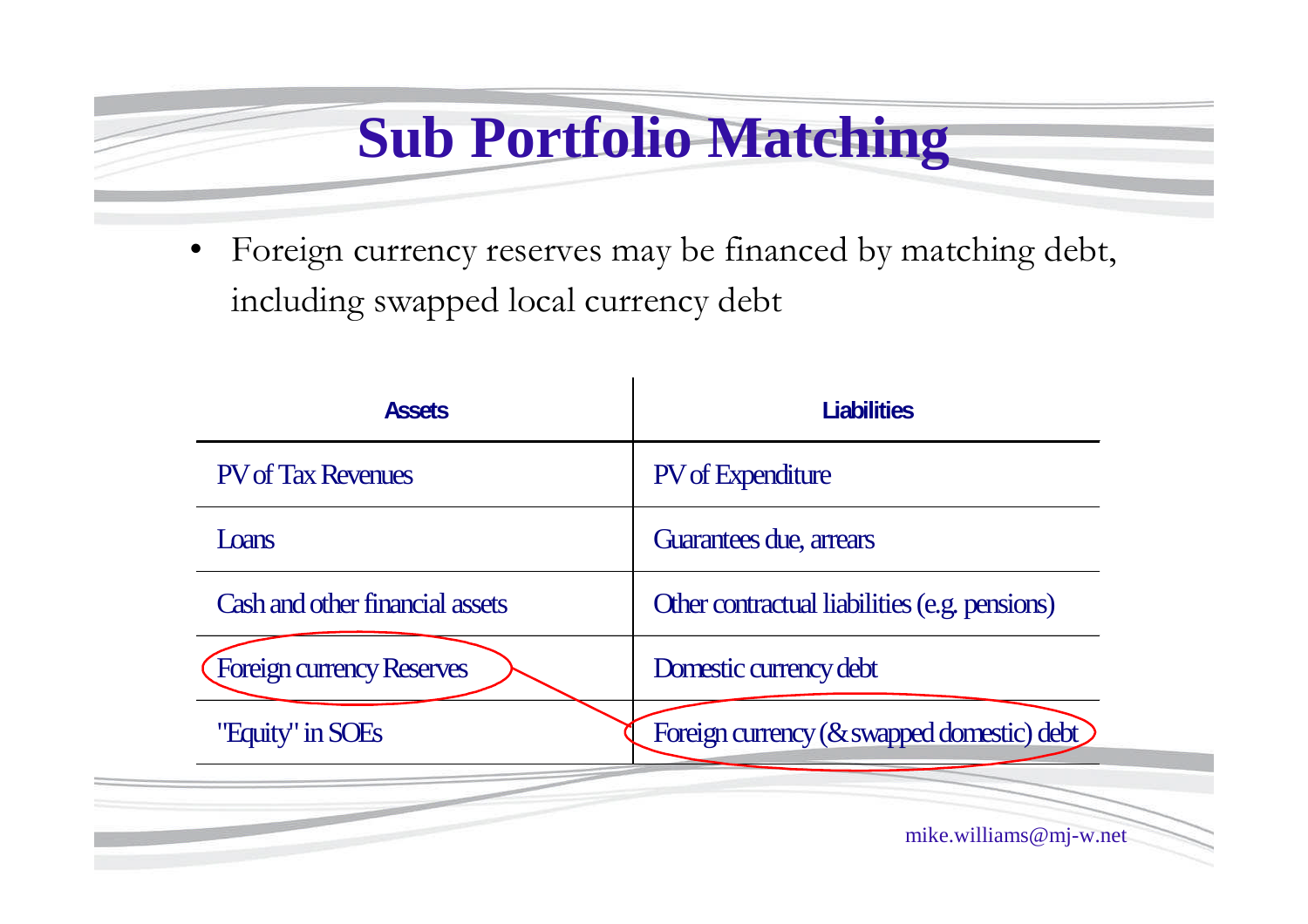#### **Fiscal Insurance**

- •Framework boils down to matching the fiscal position the present value (PV) of future taxes less the PV of future expenditures - and the PV of debt
	- –Debt is the equivalent of deferred taxes
	- –Ideal debt structure generates servicing cost positively linked government revenues –ie fiscal insurance

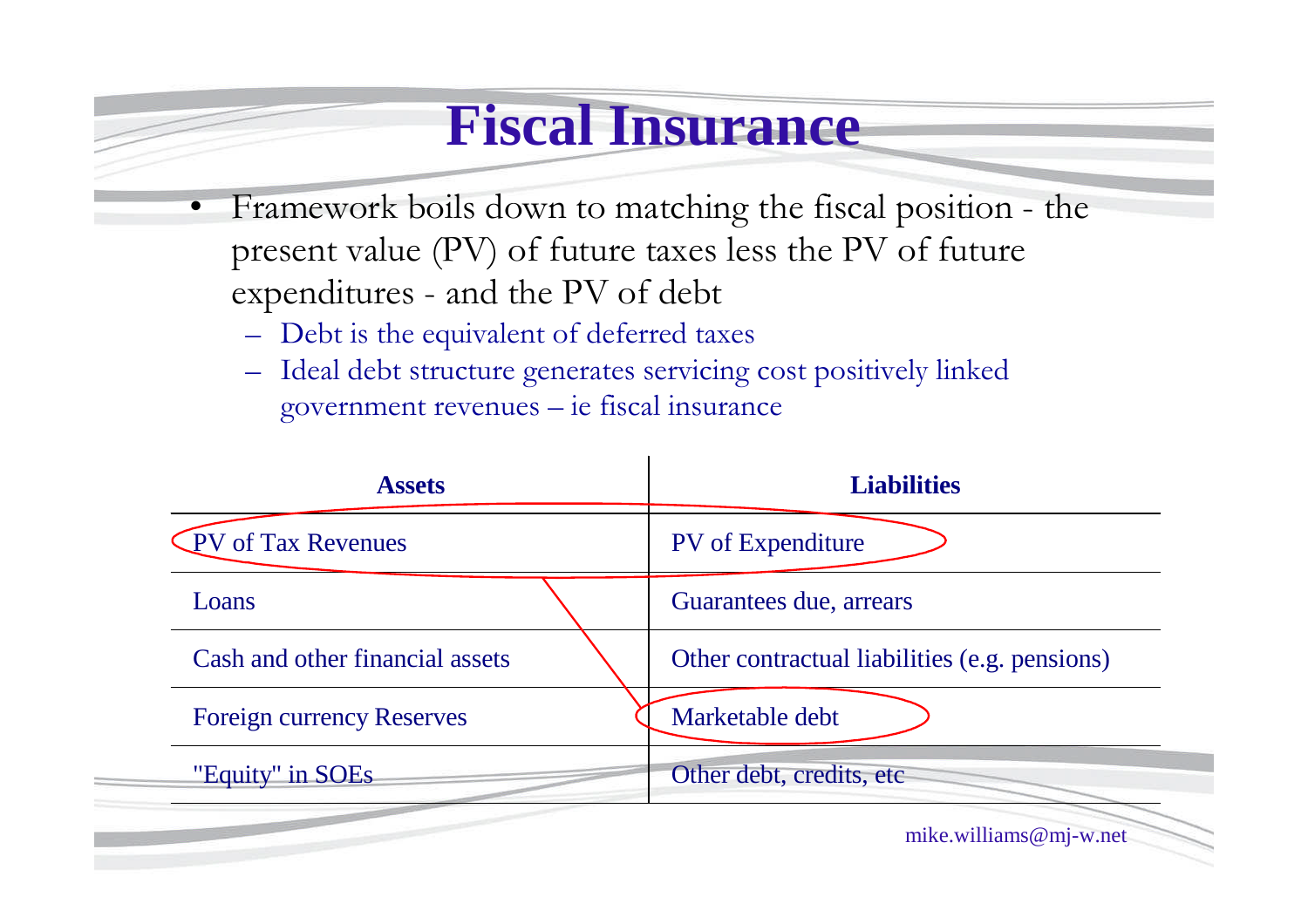# **Identifying the Cost Risk Trade-Off**

- Debt managers project the debt servicing flows of different strategies and evaluate their costs and risks under alternative scenarios (deterministic or stochastic) for future macro variables
	- $\sim$  Cost of debt = annual debt servicing cost (or its net present value) usually compared to GDP, revenues, or the primary surplus.
	- $-$  Risk  $=$  variation in these costs under different scenarios.
- Modelling should explore impact of severe economic shocks
	- –It is the extremes, not the means of the distributions that potentially cause problems

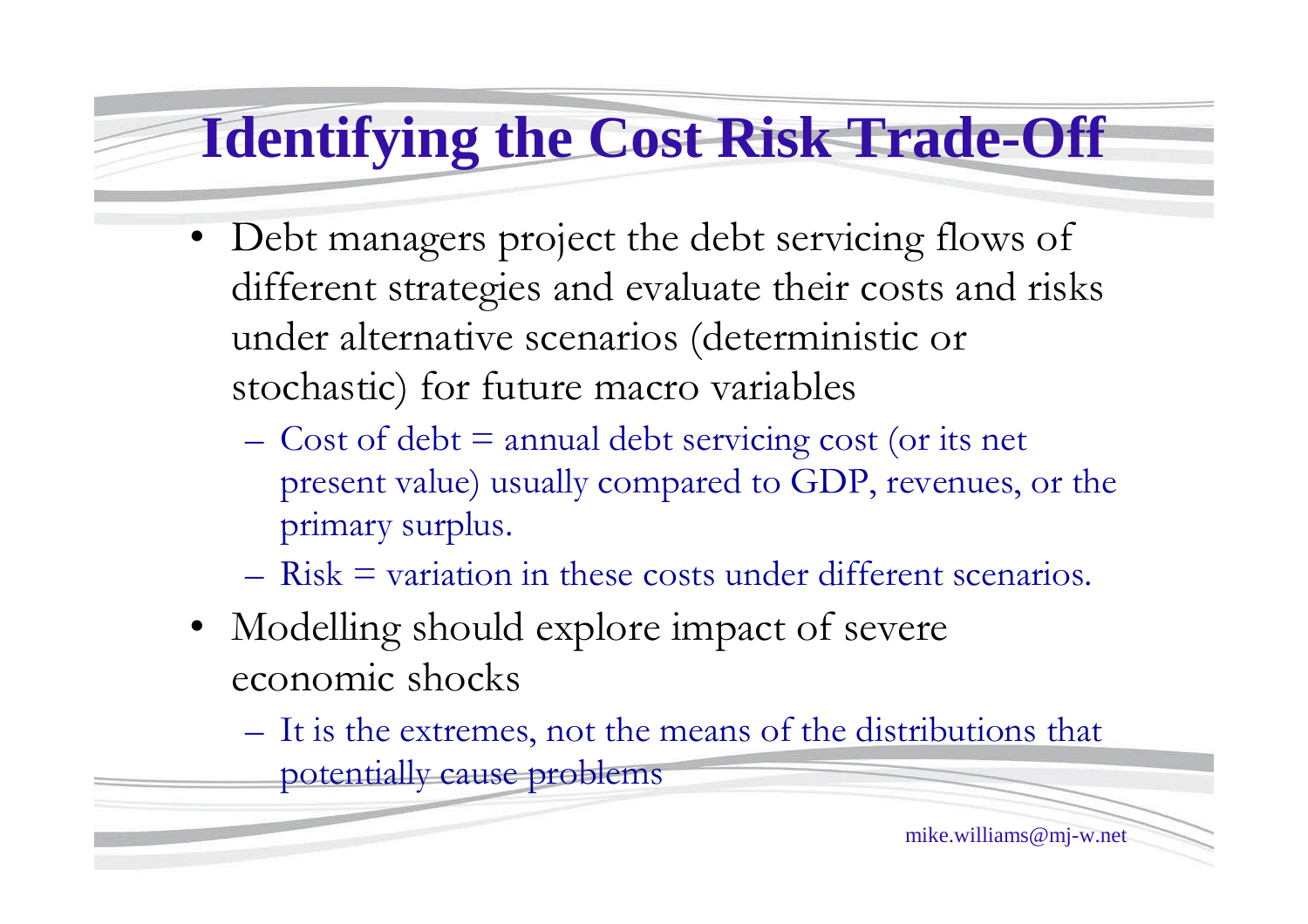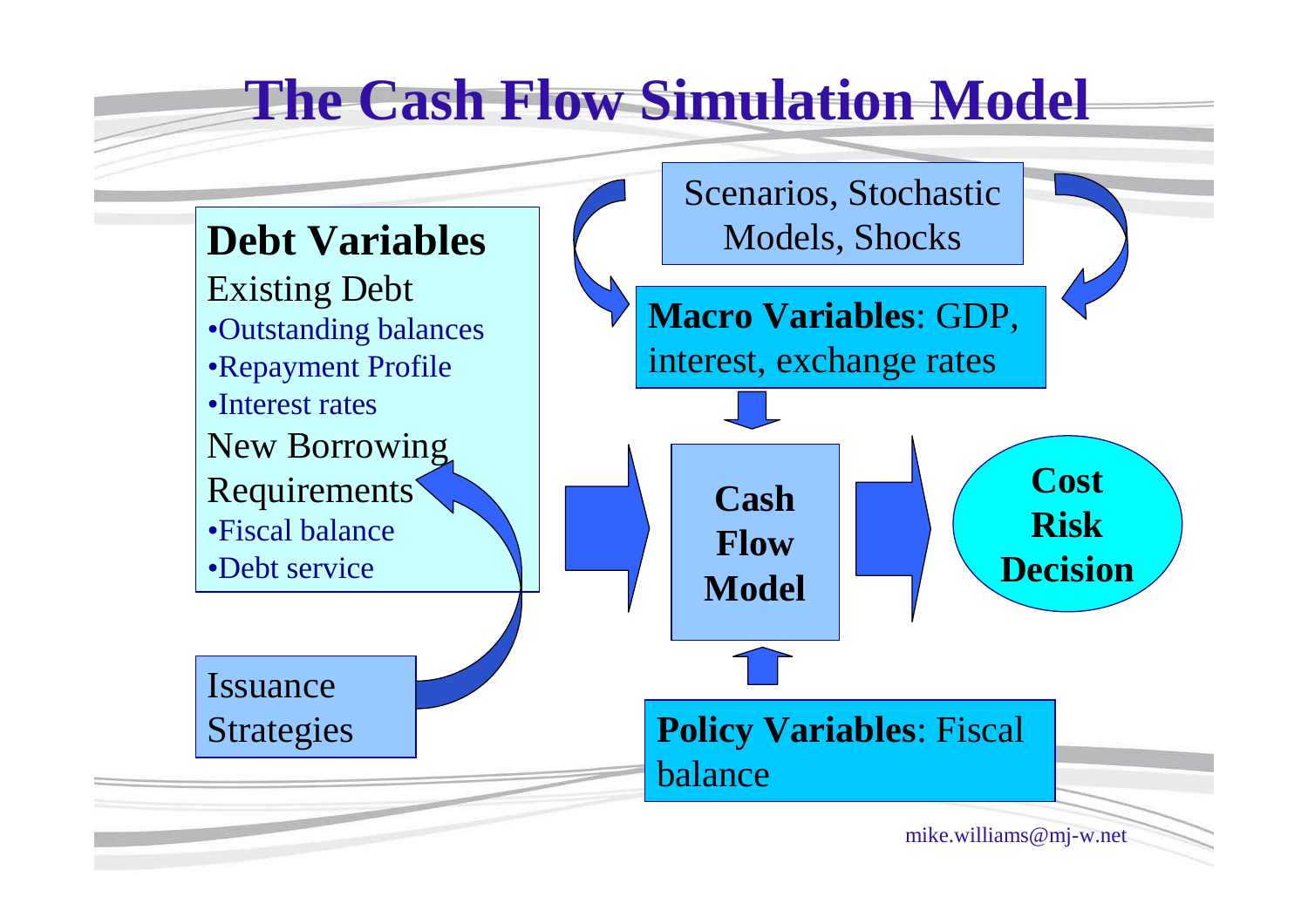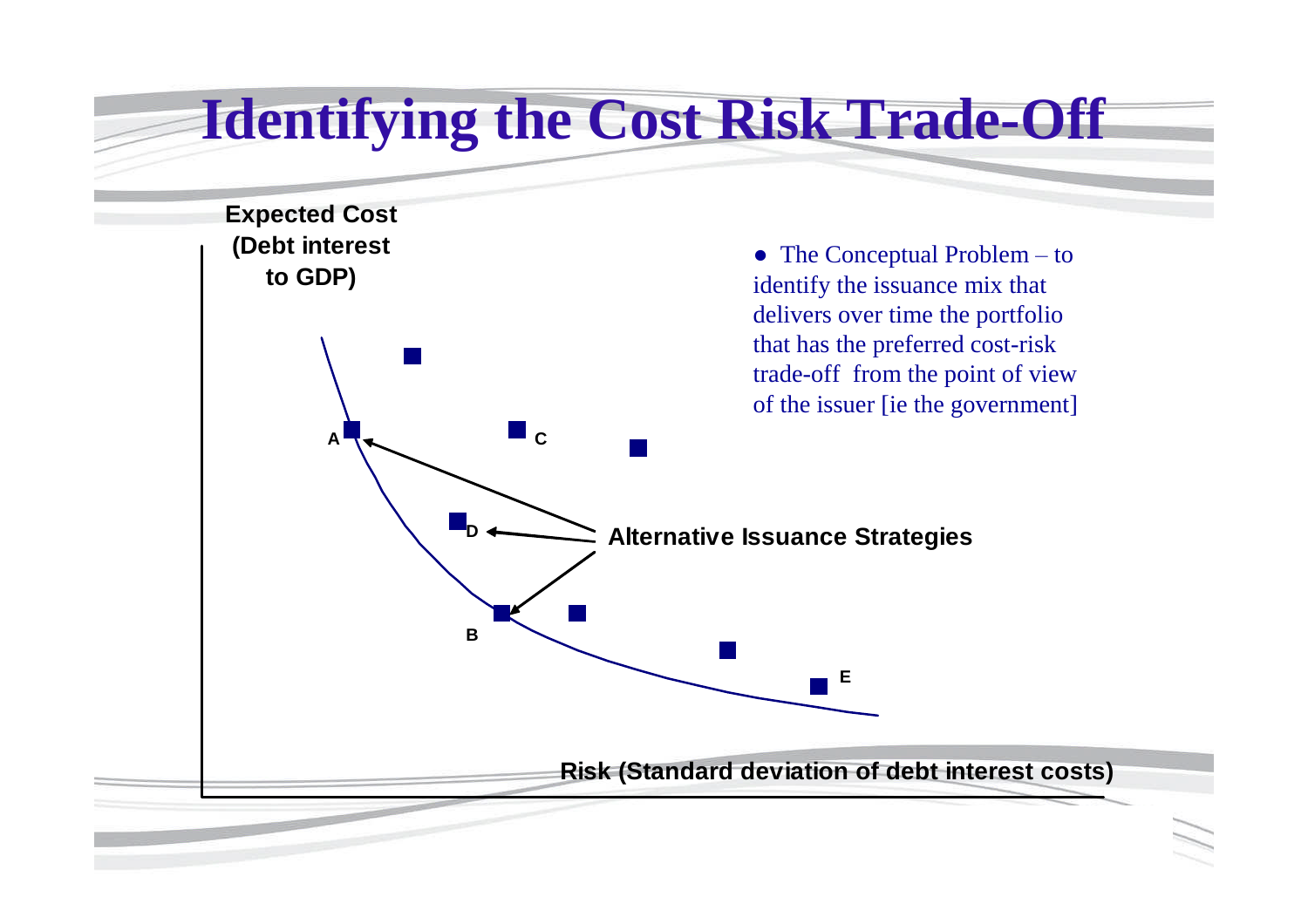#### **Matching Foreign Currency Assets and Liabilities**

- Examples: Canada, New Zealand, UK.....
	- –Decision about which currency to finance the reserves may be taken largely on value for money grounds.
- These countries (mostly) have floating exchange rates, stable capital markets, rarely use reserves for intervention purposes and have rather stable assets.
- But currency reserves in many countries have a much wider function
	- –Precautionary: linking reserves accumulation directly to vulnerability and current or capital account volatility
	- –Mercantilist: central bank purchasing reserves to prevent appreciation of the exchange rate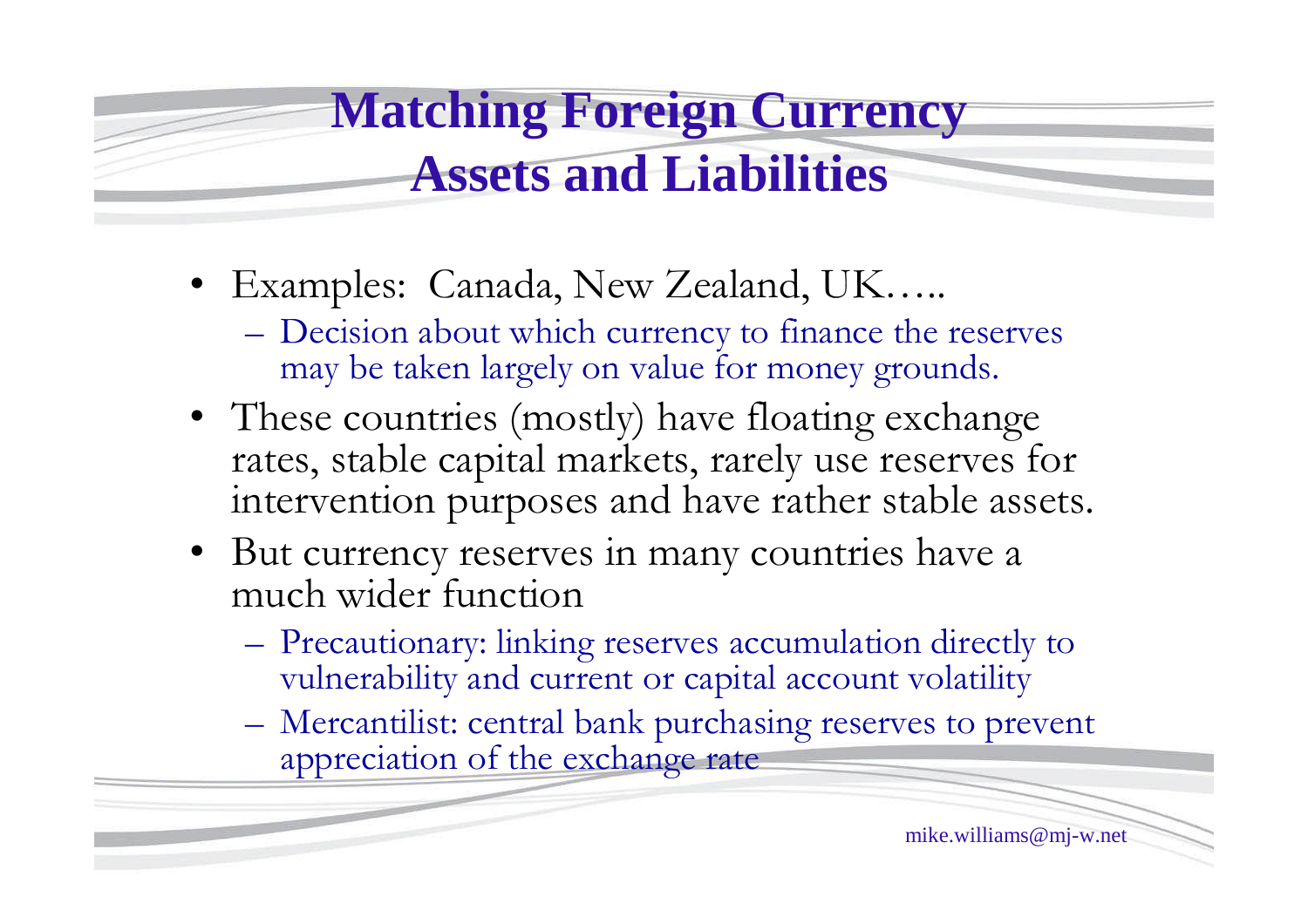#### **Role of Reserves**

- Optimal size of reserves driven by analysis of the private sector's position, rather than the public sector's
	- –Matching the reserves composition reflects only the risks faced by the public sector
	- –Fails to take into account the uncertainty in the size of the reserves, and the type of risks that the government might face in a currency crisis.
- Complicates the debt manager's role
	- –Debt managers unlikely to be able to isolate and match government foreign currency liabilities closely to foreign currency assets in the form of the reserves

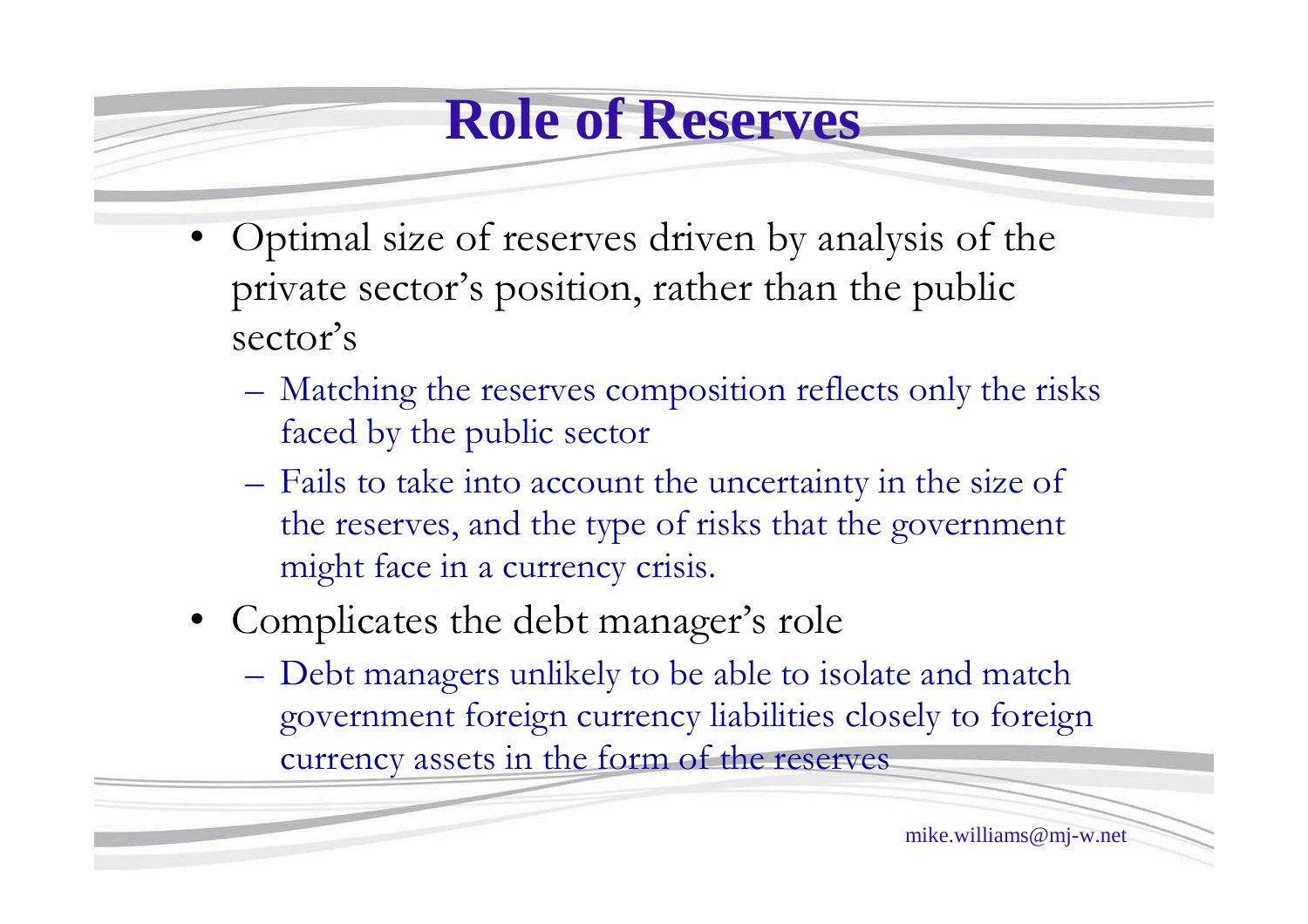#### **Excess Reserves and Wealth Funds**

- Reserves in many countries more than necessary to satisfy prudent analysis of required cautionary balances
- Debt manager faces the same task
	- –The ALM framework holds, with income flows being matched against debt service flows
		- Where reserves < government debt must still identify structure for net liabilities that provides resilience against economic shocks.
		- Where reserves > government debt, may be case to shrink the size of the national balance sheet - buy back debt
- But "excess reserves" rarely managed by debt managers
	- –How should they be integrated into the ALM framework
	- –What is the role of the debt office in this?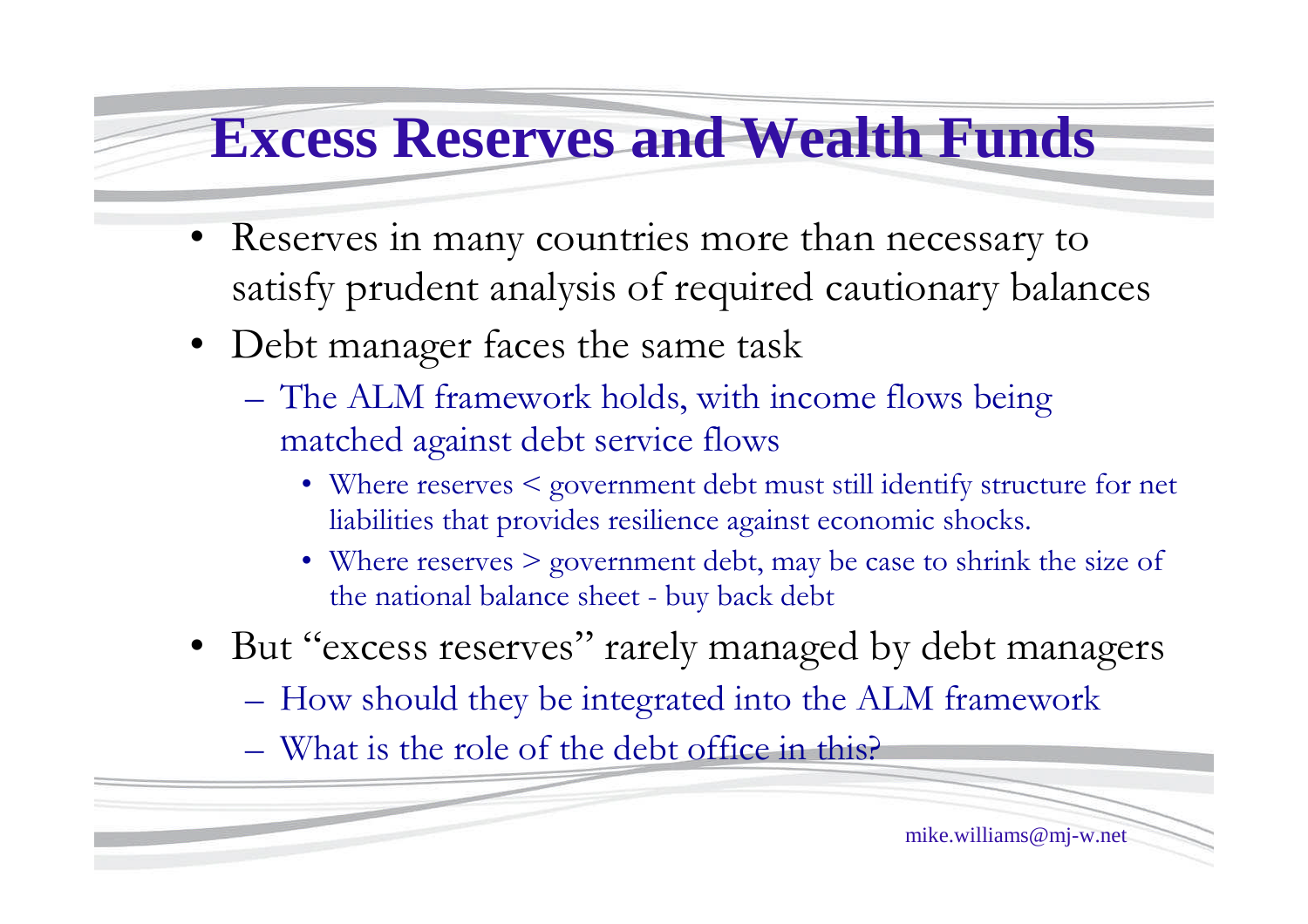#### **The Role of the Debt Management Office**

- Debt managers are best placed to advise on risk profile of the government's balance sheet as a whole.
	- –Professional and skilled staff
	- –Understanding government's objectives, attitude to risk.
	- –Increasingly being given wider responsibilities
		- •Treasury, asset management and other services
		- Allows governments to lever off debt managers' capabilities
- Debt managers unlikely to be directly responsible for the whole balance sheet
	- –Can still get an overview of the whole balance sheet
	- –Scope to influence/control other government agencies
	- –Setting policies, prices and risk parameters
- DMO advice on debt structure and balance sheet may be pulled together for ministers by MoF/Treasury, together with long-term fiscal policy choices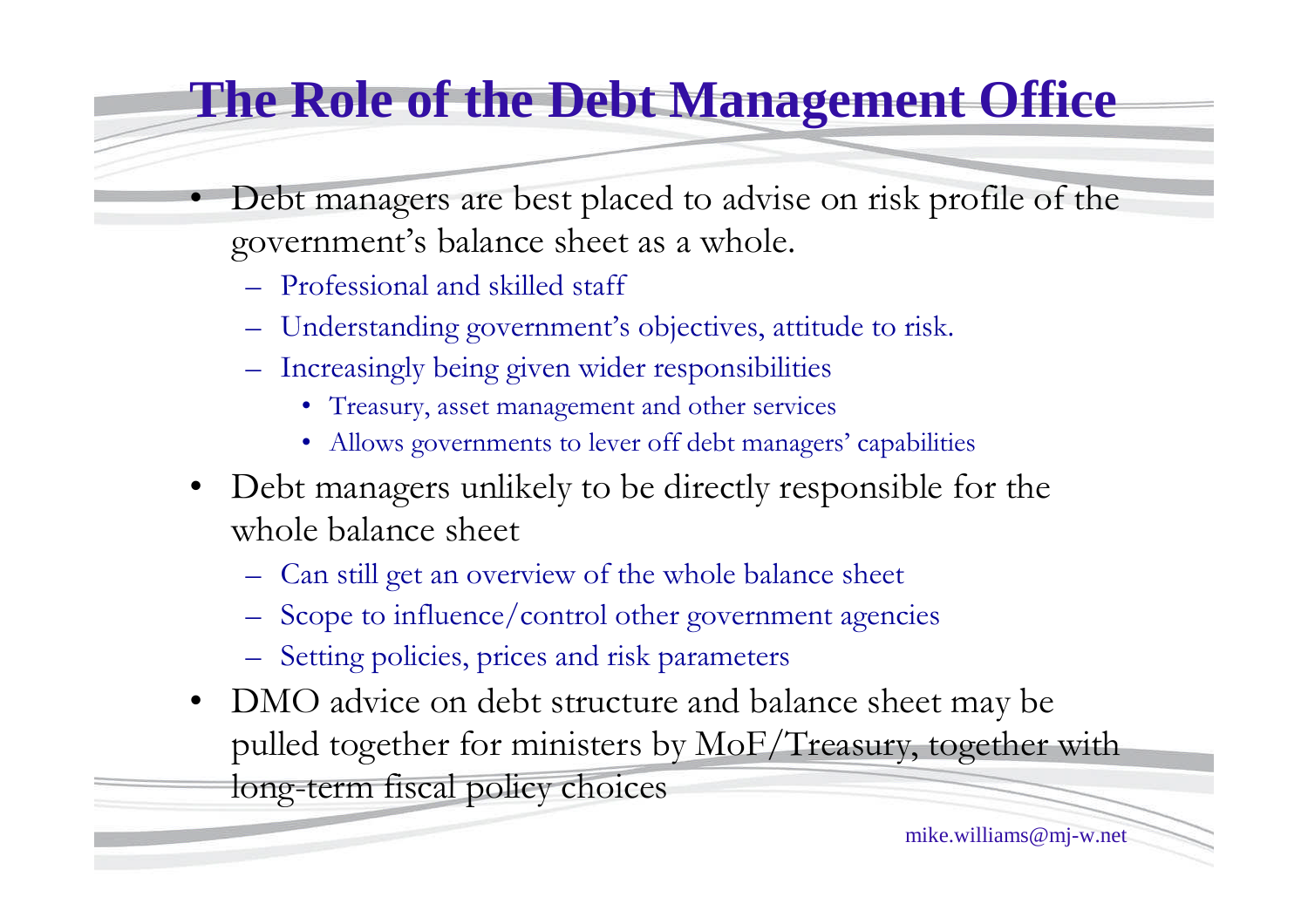# **The Role of Central Banks**

- Central bankers in text books
	- –Manage the country's foreign currency reserves
	- –Guard against financial catastrophe financial instability, exchange rate collapse, banking or systemic risks
- •In real world many central banks have become *de facto* asset managers
	- –Central bankers may share role with specialised agencies
	- –But role of the debt office as (non cash) asset managers has been modest (exception of Irish NTMA)

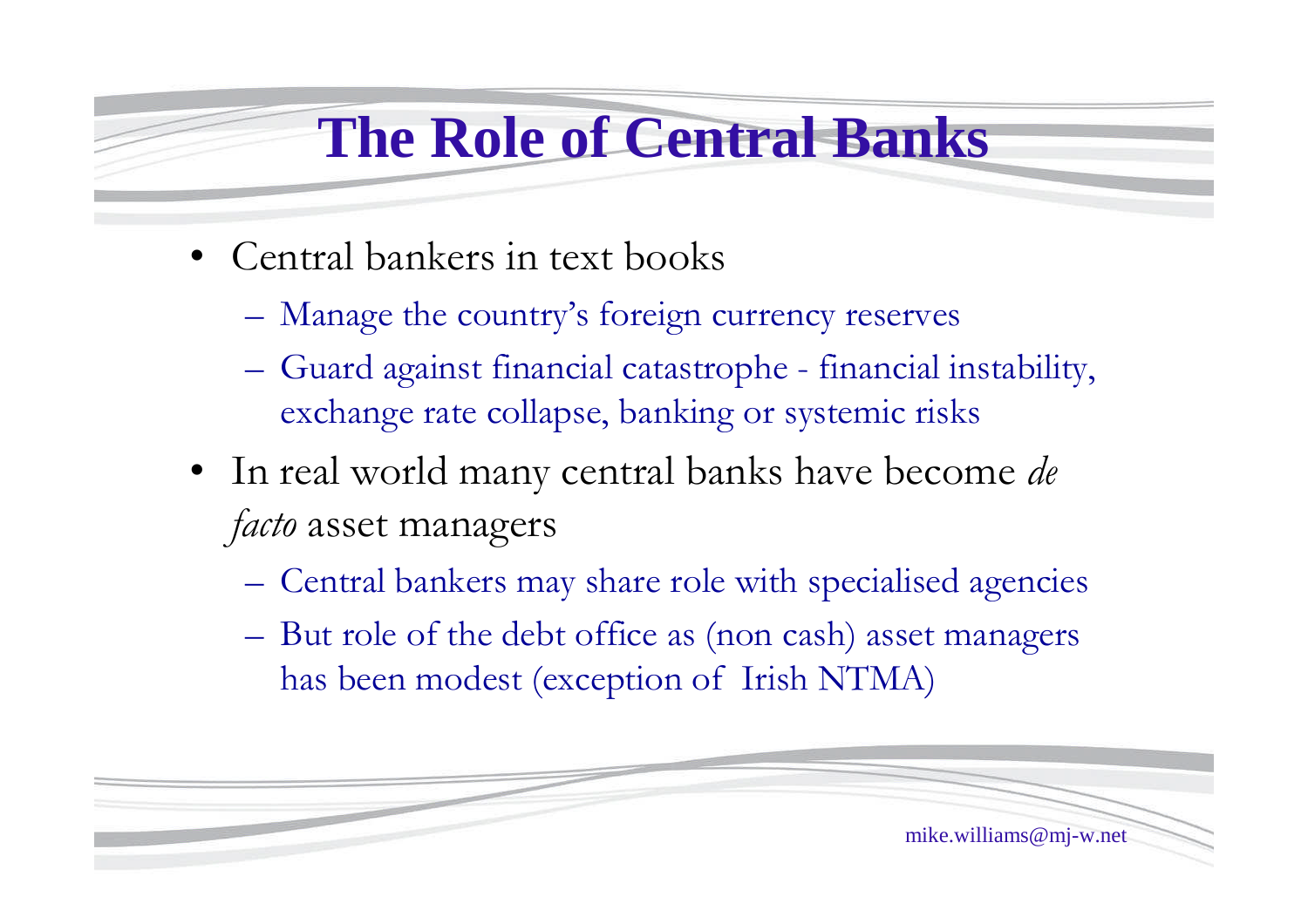# **The Governance Challenge**

- Purpose of the central bank "funds" often unclear, and the legislative framework for objectives, governance or accountability undeveloped
- But strategic decisions how the balance sheet should develop over time and implied cost risk traded-offs - are political not technical
	- –Major implications for intergenerational equality and future taxation
- Reserves management should be integrated in ALM framework
	- –Implicit in process must be scope for political authorities to make decisions on cost risk trade-offs
	- –Investment objectives for reserves liquidity, safety and return considered in the context of strategic objectives for other parts of the government balance sheet including the debt portfolio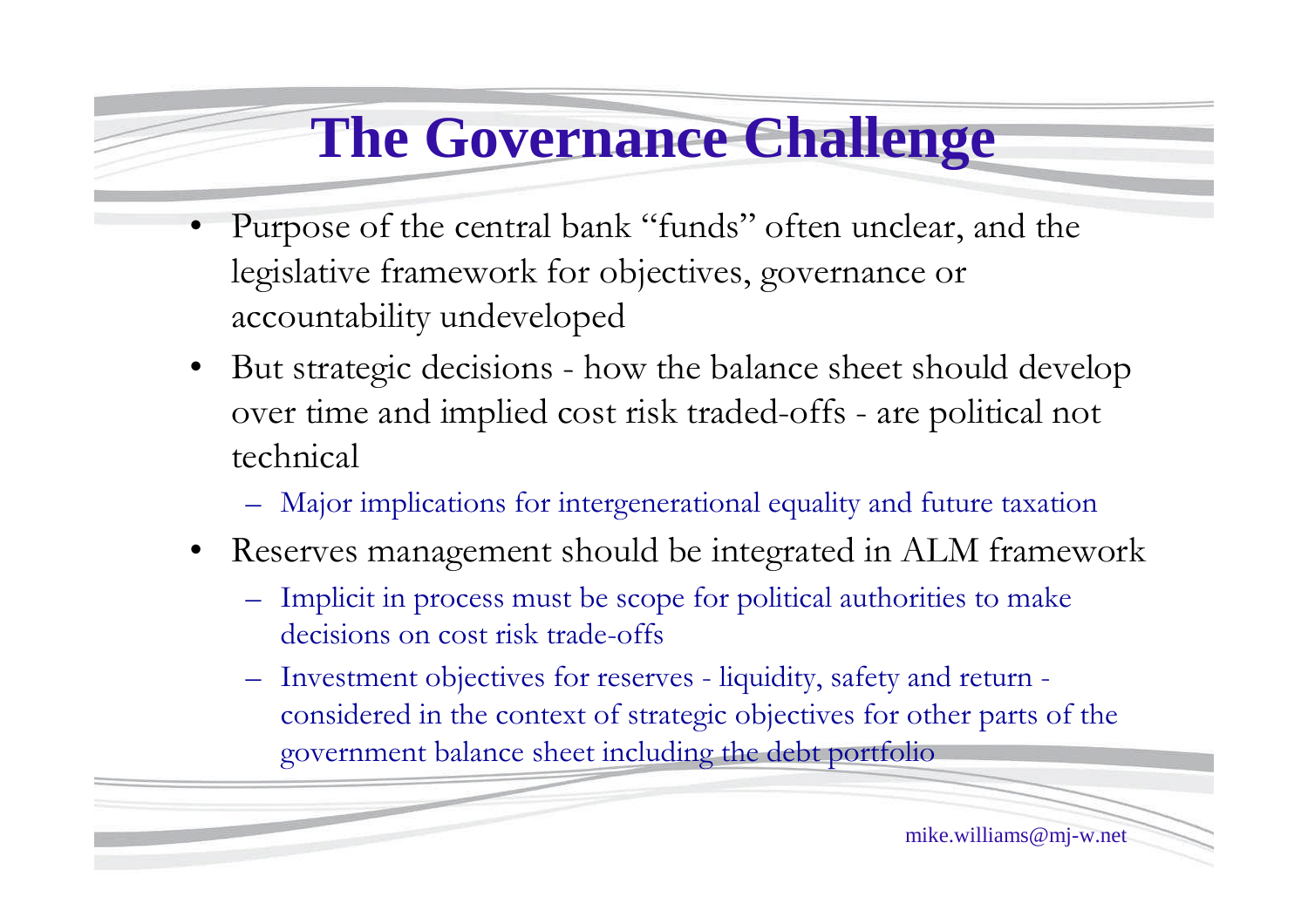# **Compromising Independence?**

- Central banks cannot be outside all political processes
	- –"Independence"is about operational autonomy
	- –Enhancing the credibility of monetary policy
- But legislation applying to central banks often very general
	- –Central banks have their own agenda; and it is they who interpret and elaborate their objectives
	- –Reluctant to cede any power to bodies that might "compromise their position"

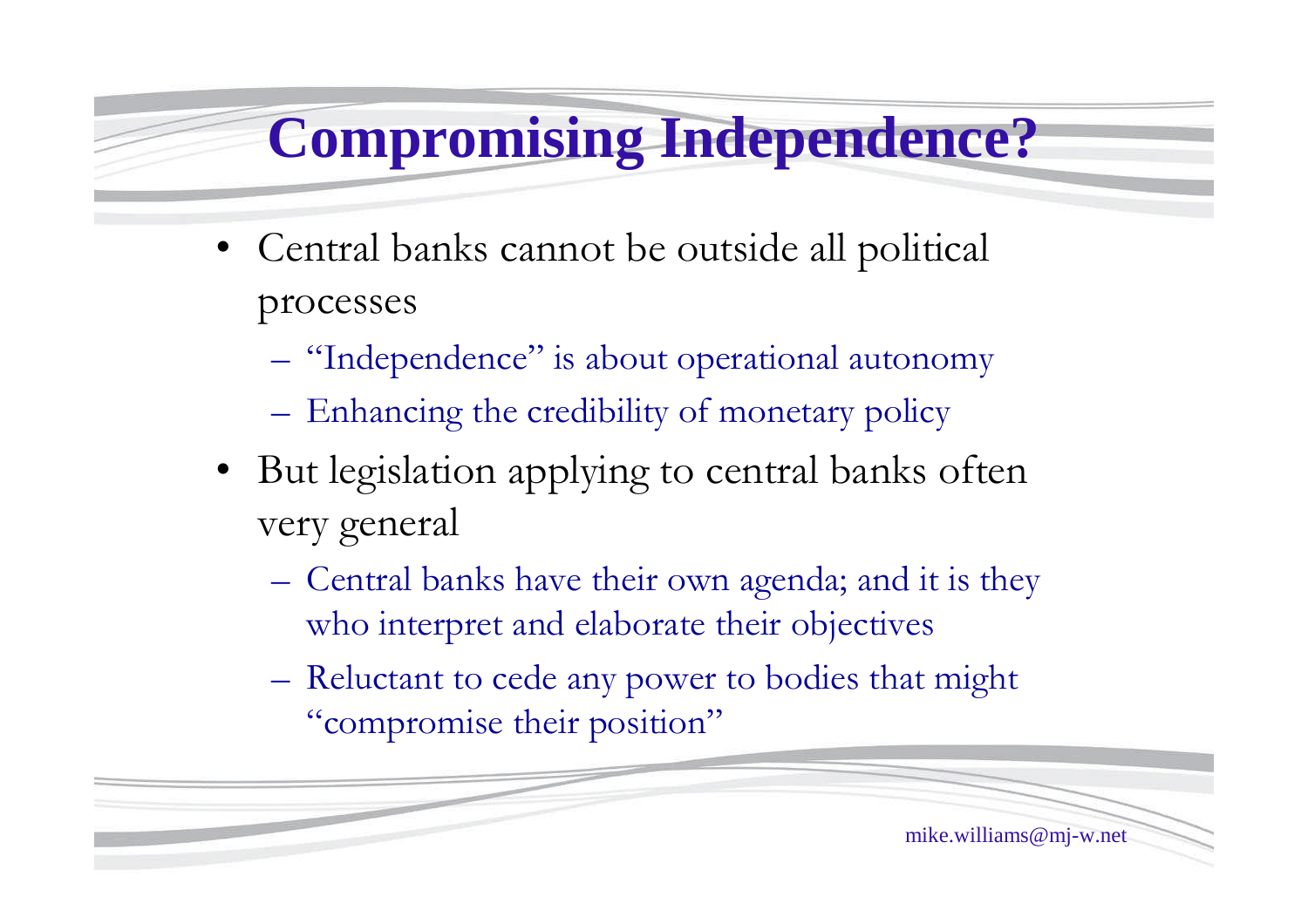#### **Who Owns the Reserves?**

- Should not matter who "owns" the reserves
	- –Level and structure of the reserves, along with the level and structure of liabilities, are part of overall economic management
	- –Central banks are underwritten by governments their accounts can conceptually be consolidated with the government's
	- –Double problem for governments.
		- •Have no say in management but have to underwrite any losses
		- •Moral hazard: even if central bank acts responsibly and cautiously, at the margin the risk/reward ratio may be distorted

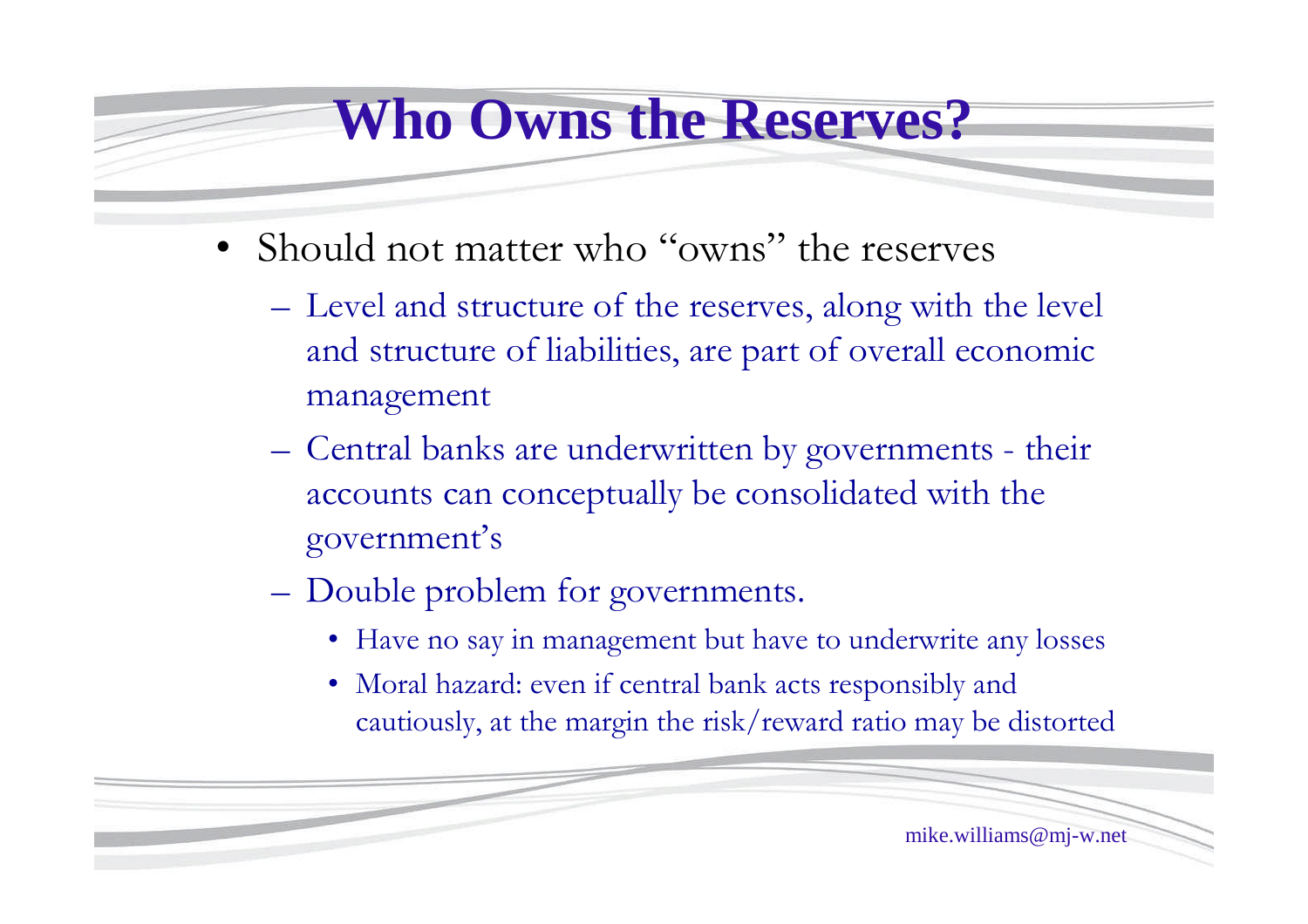### **New Machinery Needed**

- Coordination and accountability mechanisms must ensure
	- –Differences are confronted
	- –High-level policy objectives are shared
- Machinery needed to guide the relationship policy and operational –between the debt office and central bank
	- –Must give central banks
		- sufficient control over assets needed for management of liquidity, of monetary policy and of financial crises
		- confidence their operational autonomy in agreed areas will be respected
- •Formulation and expression of long-term objectives can be institutionalised through a public debt committee (PDC)
	- –Ministry of Finance, Debt Office, and Central Bank [maybe others]
	- –Need not compromise central bank's monetary policy responsibilities
	- –But government has the ultimate responsibility, including meeting the costs of a crisis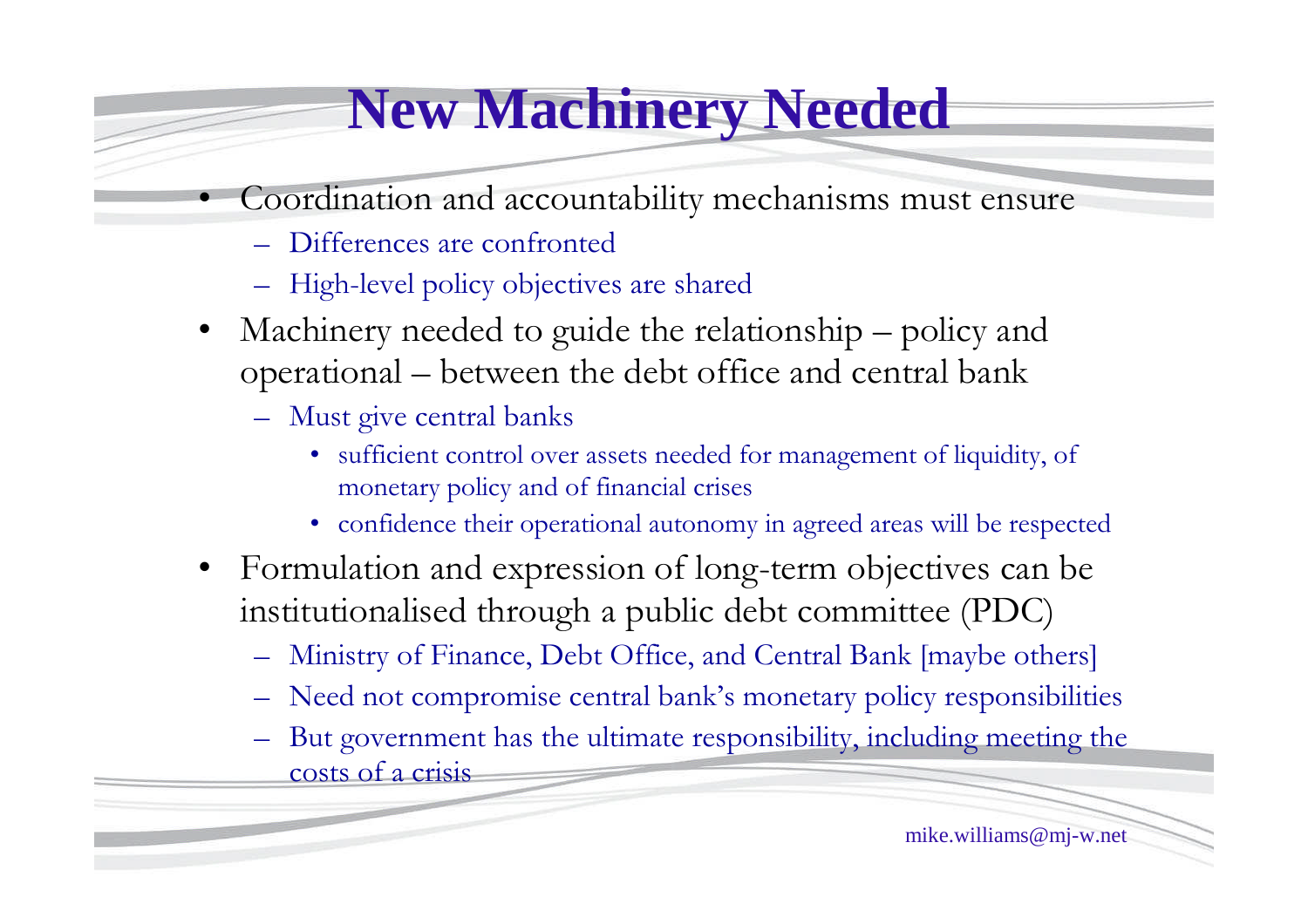### **Benefits of Separate Asset**

#### **Management Agencies**

- Bringing the central bank to the table does not of itself resolve the different objectives.
- Hiving off excess assets into separate agency helps to reduce tensions
	- –Clear objectives and governance structures
	- –Allows for sub-portfolio matching and for asset allocation decisions taken in wider balance sheet context
- •Examples of Australia, New Zealand and Ireland
	- –In governance terms, funds some distance from government, and expected to follow private sector best practices; but objectives clear
	- –Linked to pension liabilities –ie sub portfolio matching
		- •grossing up balance sheet also helps sustain domestic debt market

mike.williams@mj-w.net